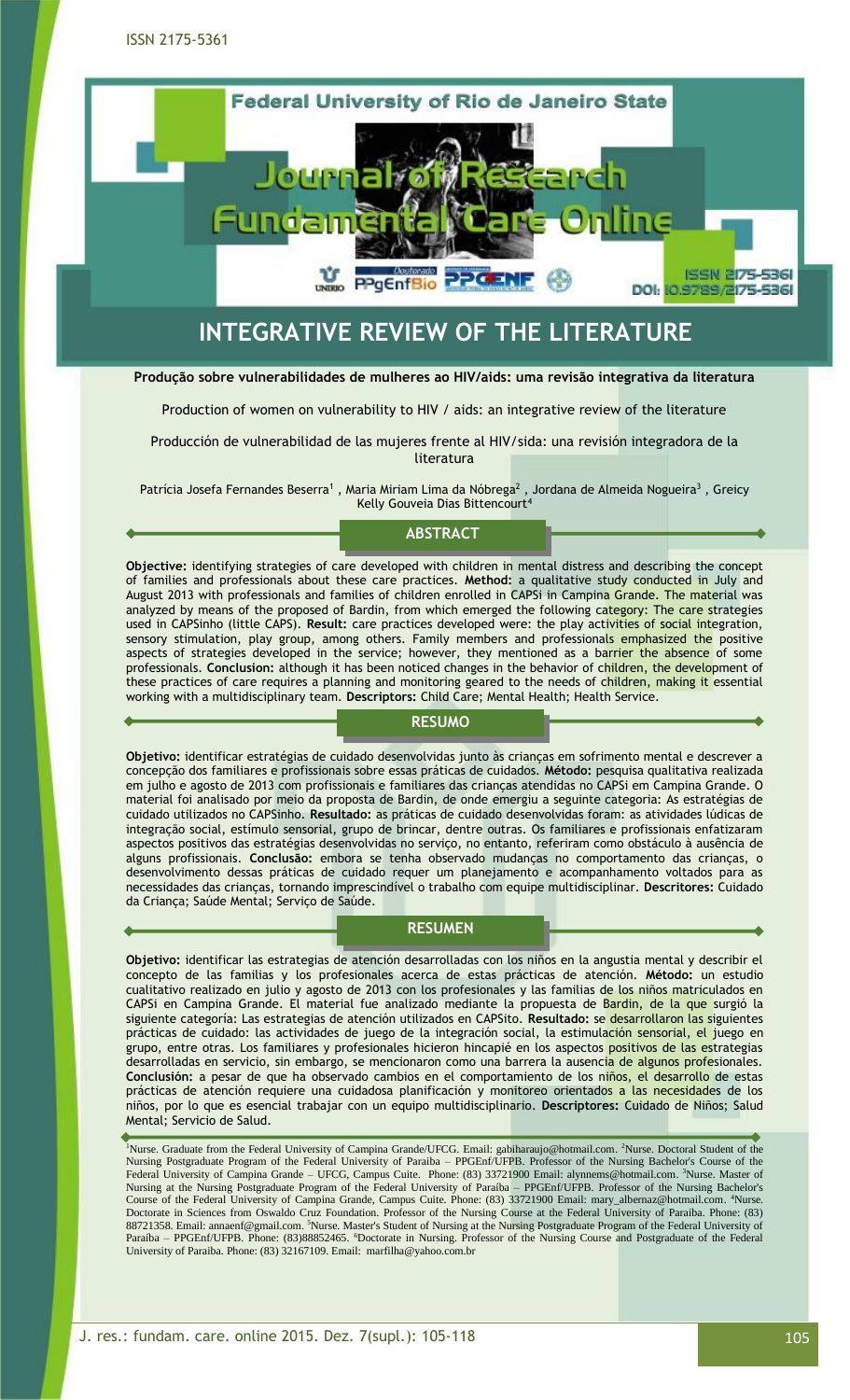### **INTRODUCTION**

n the early 1990s, with the growing number of AIDS cases in the female population in the world and in Brazil, the issue of feminization of the epidemic emerges as a discussion point for activists, researchers and technicians in the health sector.

From this decade, in Brazil, there was a transition from the epidemiologic profile of AIDS, resulting in heterosexualization, feminization, impoverishment and internalization of the epidemic. Thus, it appears that the sex ratio, which was of 25 men for each woman in 1991, it passed to 2 men for each woman in 2000, showing a trend of feminization of HIV/AIDS<sup>1</sup>; the pandemic tending towards gender parity, determining a profound impact on women's health around the world<sup>2</sup>.

This epidemiological transition characterizes a specific group that deserves expert attention of health services. To this end, the Special Secretariat of Policies for Women and the Ministry of Health, through the Department of Sexually Transmitted Diseases and AIDS and Technical Area of Women's Health, presented to the institutions working in the field of human rights, sexual rights and reproductive rights of Brazilian women the Integrated Plan to Combat the Feminization of the Epidemic of AIDS and other STDs, whose purpose is to guide the deployment and implementation of actions to promote health and rights, of the sexual and reproductive area, at federal, state and municipal level. To do so, set up intersectoral strategies to increase access to inputs and to prevention, diagnosis and treatment of sexually transmitted diseases and AIDS among women from different Brazilian regions, being important that in every state, municipality, community, be mapped the specificities of women for whom the actions are prioritized<sup>3</sup>.

It is known that STDs are often asymptomatic, especially among women, hindering early diagnosis, thus, facilitating the occurrence of complications such as infertility and ectopic pregnancy. Several factors, in addition to the biological characteristics, contribute to that women being more susceptible to STDs. With the evolution of the HIV epidemic, these diseases have assumed a greater role in facilitating the spread of the virus, the proper management of these illnesses, for the prevention of HIV infection is required<sup>3</sup>.

Paying attention to the complexity of the AIDS epidemic in women means putting into focus the gender inequality, in interaction with poverty, racism, violence, stigma and difficulty in negotiating safe sex**;** increasing the vulnerabilities of adolescent, young, adult and elderly women to STD/HIV/AIDS. This reinforces the need of examining the factors those contribute to the vulnerability of women to HIV infection.

The construction of the conceptual framework of vulnerability in health is relatively recent and is closely related to the effort to overcome the preventive practices supported the concept of risk<sup>3</sup>. Vulnerability is conceptualized as the movement to consider the chance of exposing people to illness as a result of a number of aspects not only individual but also collective and contextual. The different situations of vulnerability of the subjects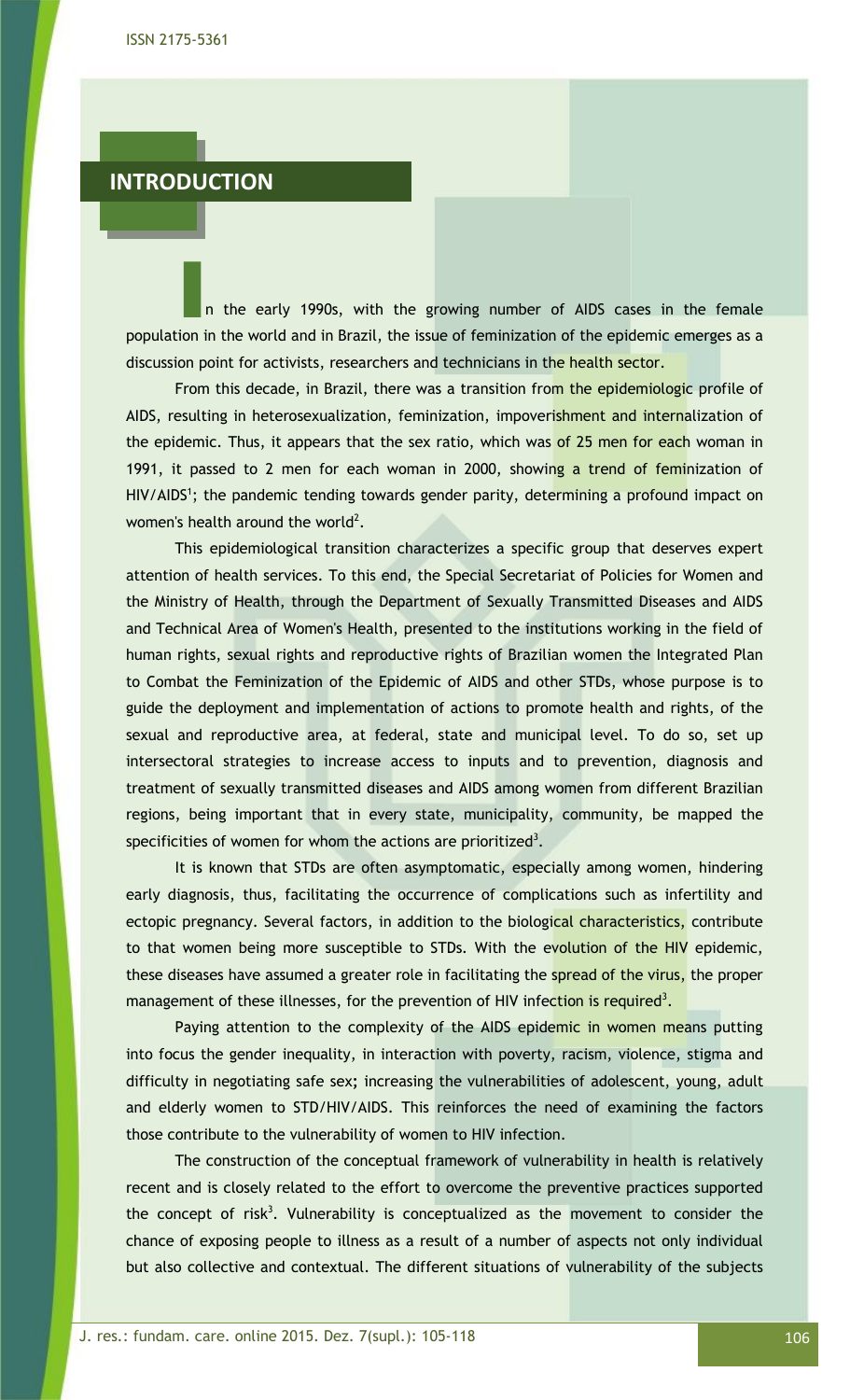can be individualized by the recognition of three interrelated components - individual, social and institutional or programmatic<sup>6</sup>.

Articulated, the three constituent components of an approach supported in the conceptual framework of vulnerability prioritize an inseparable approach of a "comprehensive approach" to know that the "parties" deal with it every day; professionals make sense within a whole that makes apprehensible to function as axes articulators in educational practices in health-care<sup>3</sup>. In this context, which necessitates research on issues affecting women in the context of HIV/AIDS is believed, considering the different factors that contribute to the existence of vulnerabilities to HIV/AIDS to think of any possibilities of health practices to cover the needs of this population.

Thus, this study was developed; whose goal is to know, based on a literature review, the associated vulnerabilities of women to HIV/AIDS factors.

# **METHOD**

It was an integrative literature review based on the following steps: problem formulation, data collection, evaluation of data collected, analysis and interpretation of data and presentation of results<sup>7</sup>.

The formulation of the problem is characterized by the research question: "What factors associated with vulnerability of women to HIV/AIDS?" To collect the data there were set the databases: Latin American and Caribbean Literature - LILACS; Electronic Library of Brazilian Scientific Journals - SCIELO Brazil and International Literature- MEDLINE. There were used the descriptors HIV, SIDA, vulnerability; women's health and/or HIV; AIDS. There were established themselves as inclusion criteria: articles, theses and dissertations to describe factors associated with women's vulnerabilities to HIV/AIDS, national and international in English, Spanish or Portuguese; publications in the period between 2002 and 2012, qualitative research, quantitative, qualitative and quantitative, experience reports and reflective studies. Exclusion criteria were articles that did not cover the topic of interest, not available online and presented no factors associated with women's vulnerabilities to HIV/AIDS.

There was developed a tool to record information in order to organize them according to the guiding question of the study which comprised identification data with the items (title, author, journal, year, volume, number, descriptors); goal/question research studies, methodology, and, finally, the results and the limitations/recommendations of the studies assessed. The validation was made by an appraiser with teaching experience.

Name of the authors, the study objective, methodology and main results: From the information collection instrument data, a summary table which included the following aspects was elaborated. From the data synthesis, analysis was performed and the results of studies made up thematic categories according to the associated vulnerabilities of women to HIV/AIDS identified in the analyzed studies factors. The presentation of results was through pictures for the exhibition of the same integrating the results of the studies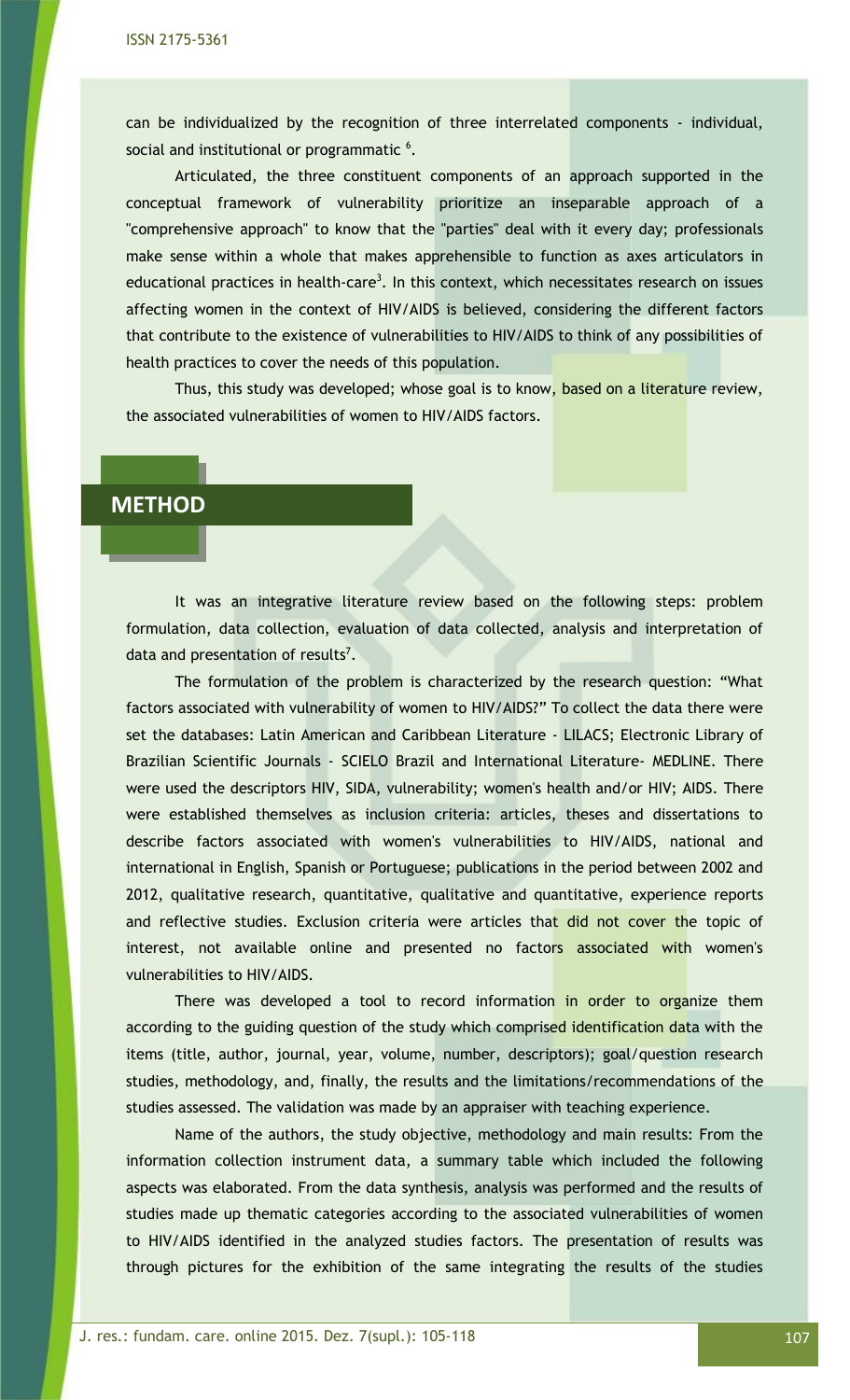reviewed. It is noted that in this study, commitment to the ethical aspects involved the citation of authors of the studies analyzed.

Figure 1- Flow chart of the methodological description of the study. João Pessoa, 2013.



J. res.: fundam. care. online 2015. Dez. 7(supl.): 105-118 108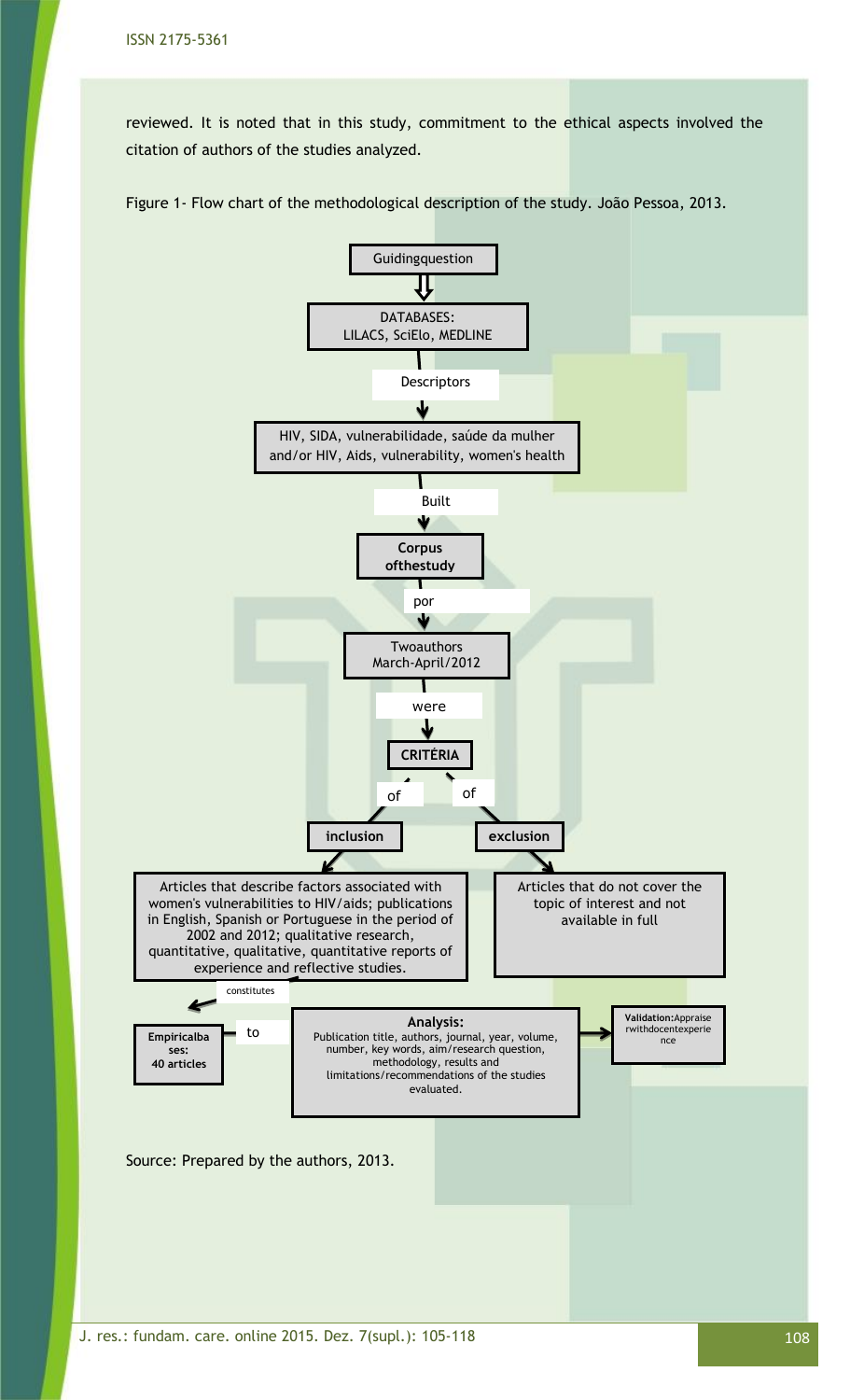## **RESULTS E DISCUSSION**

There were identified 310 studies on the basis of Latin American and Caribbean Literature databases - LILACS; Electronic Library of Brazilian Scientific Journals - SCIELO Brazil and International Literature - MEDLINE. Of these, 109 were available in full. A crossing of the articles was conducted in the databases in search of repetitions and 38 repetitions were identified, thus remaining 71 studies, however, 14 of them were available only in abstract form, leaving 57 studies. The 57 selected studies were read in full and were evaluated in relation to the associated vulnerabilities of women to HIV/AIDS, of whom 17 were excluded because they were factors not directly related to the theme studied and, thus, 40 studies in the sample of this review integrative.

Of the 40 studies selected in this review, 36 of them, representing 91,2% of the sample, are derived from original research studies. Regarding the type of study, 19 of them are descriptive, the 09 studies are exploratory, and 20 studies have a qualitative approach. Five studies are outlined as transversal and other studies involve systematic review, reporting experience and sample survey. It was found that 06 studies were published in the journal DST - Brazilian Journal of Sexually Transmitted Diseases, 06 studies were published in the journal Health and Society, 06 studies were published in the journal Public Health Magazine and the year of publication was the prevalent of 2010 with 09 studies.

Table 1 presents the major factors associated with vulnerability of women to HIV / AIDS identified in the studies analyzed according to frequency they were mentioned. Table 1 - Factors associated with women's vulnerability to HIV / AIDS. João Pessoa, 2013.

| <b>Factors associated</b><br>with women's<br>vulnerabilities to<br><b>HIV/AIDS</b> | Main results of the studies                                                                                                            | <b>Authors</b>                                                                                                                                                                                                    |
|------------------------------------------------------------------------------------|----------------------------------------------------------------------------------------------------------------------------------------|-------------------------------------------------------------------------------------------------------------------------------------------------------------------------------------------------------------------|
| Absence of<br>condoms in stable<br>relationships                                   | Submission and difficulty in negotiating the use<br>of condoms during sexual intercourse and in<br>stable relationships.               | $al^8$ ;<br>Ribeiro et<br>Carneiro et al <sup>9</sup> ;<br>López <sup>10</sup> ; Rangel <sup>11</sup> ;<br>Guedes et<br>$al12$ ;<br>$al13$ ;<br>Sousa et<br>Souza <sup>14</sup> ; Silveira et<br>al <sup>15</sup> |
|                                                                                    | Difficulty of the use of the female condom in<br>women with positive serology.<br>Relationship between information about the           | Preussler,<br>Dezoti,<br>Rubim <sup>16</sup><br>Silva <sup>17</sup>                                                                                                                                               |
|                                                                                    | disease and little awareness of condom use.<br>Use of condoms as a barrier method with casual<br>partners and not with stable partner. | Silva, Lopes,<br>Vargens <sup>18</sup> ;<br>Morales,<br>Barreda <sup>19</sup>                                                                                                                                     |
|                                                                                    | Women living with HIV/AIDS presented early sex<br>life early and fewer adherences to condom use.                                       | Santos et al <sup>20</sup>                                                                                                                                                                                        |
|                                                                                    | Condom as a contraceptive method and not as a<br>barrier.                                                                              | Figueiredo,<br>Terenzi <sup>21</sup> ;<br>Nascimento <sup>22</sup> ;<br>Maliska et al <sup>23</sup>                                                                                                               |
|                                                                                    | Confidence in partner, luck and faith in God are<br>conditions of immunity.                                                            | Nascimento et al <sup>24</sup>                                                                                                                                                                                    |
|                                                                                    | Women rule the sexual intercourse only in<br>choosing the form of sex and not in the<br>protection of their bodies.                    | Borba, Clapis <sup>25</sup>                                                                                                                                                                                       |
|                                                                                    | Women have lower rate of sexual activity,<br>sexual life begins later, have fewer casual                                               | Pascom,<br>Szwarcwald <sup>26</sup>                                                                                                                                                                               |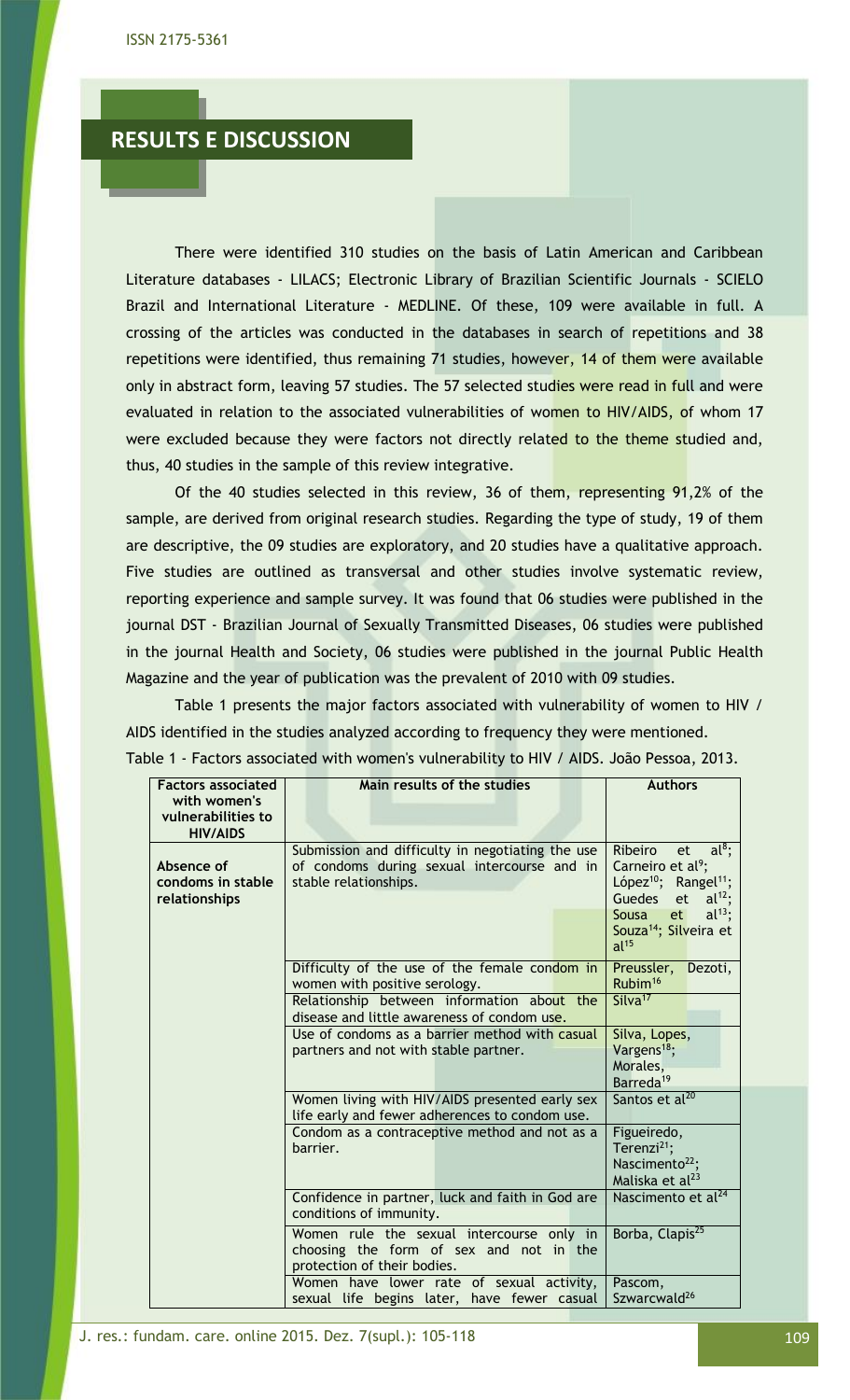| <b>Factors associated</b><br>with women's<br>vulnerabilities to<br><b>HIV/AIDS</b> | Main results of the studies                                                                                                                                                                                                                                                   |           | <b>Authors</b>                                                                                                                                                                                                                                   |
|------------------------------------------------------------------------------------|-------------------------------------------------------------------------------------------------------------------------------------------------------------------------------------------------------------------------------------------------------------------------------|-----------|--------------------------------------------------------------------------------------------------------------------------------------------------------------------------------------------------------------------------------------------------|
|                                                                                    | partners than men, but use less the condom.                                                                                                                                                                                                                                   |           |                                                                                                                                                                                                                                                  |
|                                                                                    | Women's difficulty in requiring the condom and<br>the shame of disappointing their partner.                                                                                                                                                                                   |           | Silva, Vargens <sup>27</sup>                                                                                                                                                                                                                     |
|                                                                                    | Women use condoms regularly with customers,<br>but with stable partners the use is irregular,                                                                                                                                                                                 |           | Barrientos et al <sup>28</sup>                                                                                                                                                                                                                   |
|                                                                                    | especially among married women.<br>Young women monogamous attributed to male                                                                                                                                                                                                  |           | Ribeiro, Silva,                                                                                                                                                                                                                                  |
| <b>Gender and power</b><br>relations                                               | sex as a physical need and feminine as proof of<br>love; Sexual attitudes and differentiated social                                                                                                                                                                           |           | Saldanha <sup>29</sup> ;<br>Preussler, Dezoti,                                                                                                                                                                                                   |
|                                                                                    | to be performed between men and women; for<br>the female gender relationship stability is HIV<br>prevention; the man has sexual active role and<br>the woman is passive.                                                                                                      |           | Rubim <sup>16</sup> ; Rangel <sup>11</sup> ;<br>Figueiredo,<br>Terenzi <sup>21</sup> ;<br>Saldanha <sup>30</sup> ;<br>Nascimento et                                                                                                              |
|                                                                                    |                                                                                                                                                                                                                                                                               |           | $al^{24}$ ;<br>Franco <sup>31</sup> ; Maia et<br>$al^{32}$ ; Silva,<br>D'Oliveira,<br>Mesquita $33$                                                                                                                                              |
|                                                                                    |                                                                                                                                                                                                                                                                               |           | Silva, Lopes,                                                                                                                                                                                                                                    |
|                                                                                    |                                                                                                                                                                                                                                                                               |           | Vargens <sup>18</sup> ;<br>Morales, Barreda <sup>19</sup>                                                                                                                                                                                        |
|                                                                                    | In the family context, for women are addressed<br>themes of virginity and pregnancy and for men<br>sexual relationship issues and AIDS.                                                                                                                                       |           | Ribeiro et al <sup>8</sup>                                                                                                                                                                                                                       |
|                                                                                    | Cultural norms of genres are the mode of                                                                                                                                                                                                                                      |           | López <sup>10</sup> ; Silva <sup>17</sup> ;                                                                                                                                                                                                      |
|                                                                                    | experiencing the sexuality, the choices of                                                                                                                                                                                                                                    |           | Ribeiro et al <sup>8</sup> ;                                                                                                                                                                                                                     |
|                                                                                    | partners and the possibility of negotiating<br>condom use causing female subordination.                                                                                                                                                                                       |           | Rangel <sup>11</sup> ; Cechim<br>et al <sup>34</sup> ; Franco <sup>31</sup> ;                                                                                                                                                                    |
|                                                                                    |                                                                                                                                                                                                                                                                               |           | Saldanha <sup>30</sup> ; Lopes                                                                                                                                                                                                                   |
|                                                                                    |                                                                                                                                                                                                                                                                               |           | et al <sup>44</sup> ; Maliska et<br>al <sup>23</sup> ; Escobar et                                                                                                                                                                                |
|                                                                                    |                                                                                                                                                                                                                                                                               |           | $al^{35}$ ;<br>Morales, Barreda <sup>19</sup> ;                                                                                                                                                                                                  |
|                                                                                    |                                                                                                                                                                                                                                                                               |           | Torres et al <sup>36</sup> ;<br>Rosete et al <sup>37</sup>                                                                                                                                                                                       |
|                                                                                    | require<br>condom<br>Women<br>who<br>use<br>promiscuous, unreliable and belong to the risk<br>group; Condom use brings the idea of deviant<br>sexual behaviour of monogamous model.                                                                                           | are       | Nascimento et<br>$al^{24}$ ;<br>Nascimento <sup>22</sup> ;<br>Maliska et al <sup>23</sup> ;<br>Maia et $al^{32}$ ;<br>Pascom,<br>Szwarcwald <sup>26</sup> ;<br>Silva, Vargens <sup>27</sup> ;<br>Rosete et $al^{37}$ ;<br>Passador <sup>38</sup> |
|                                                                                    | Culturally, the traditional gender relations                                                                                                                                                                                                                                  |           | Albuquerque et                                                                                                                                                                                                                                   |
|                                                                                    | ideology makes a minor position of women to<br>safer sex practices with<br>negotiate<br>partners.                                                                                                                                                                             | their     | $al^{39}$ ; Borba,<br>Clapis <sup>25</sup> ; Venereo,<br>$et$ al <sup>40</sup>                                                                                                                                                                   |
| <b>Female</b><br>submission<br>in<br>emotional<br>relationships                    | Love and fidelity in the affective relations have<br>been marked by the subordination to male<br>desire; Affective<br>dependence,<br>lack<br>romanticism are factors of female submission;<br>the man determines the sexual behaviours and<br>impose your requirements;       | and       | Preussler, Dezoti,<br>Rubim <sup>16</sup> ; Silva,<br>Lopes, Vargens <sup>18</sup> ;<br>Figueiredo,<br>Terenzi <sup>21</sup> ;                                                                                                                   |
|                                                                                    | Women consider the relationship with partner<br>believing in its exclusivity as sexual partner; not<br>identify the partner as risk for HIV infection;<br>The longer the time of coexistence, the greater<br>the sense of trust<br>and abandonment of<br>protective measures; |           | Guedes et al <sup>12</sup> ;<br>Silva <sup>17</sup> ; Gir et al <sup>41</sup> ;<br>Carneiro et al <sup>9</sup>                                                                                                                                   |
|                                                                                    | Married women do not feel vulnerable to HIV<br>even in the face of suspicion of her husband's<br>extramarital relationships.                                                                                                                                                  |           | Silva, Vargens <sup>27</sup>                                                                                                                                                                                                                     |
| Racism<br>and<br>violence<br>against<br>women                                      | The black woman suffers physical and symbolic<br>violence<br>their<br><b>bodies</b><br>based<br>on<br>hipererotização, the stigma of a body taken and<br>seen as passive.                                                                                                     | <b>on</b> | López <sup>9</sup> ; Riscado,<br>Oliveira, Brito <sup>42</sup> ;<br>Cechimet $al^{34}$                                                                                                                                                           |
|                                                                                    |                                                                                                                                                                                                                                                                               |           |                                                                                                                                                                                                                                                  |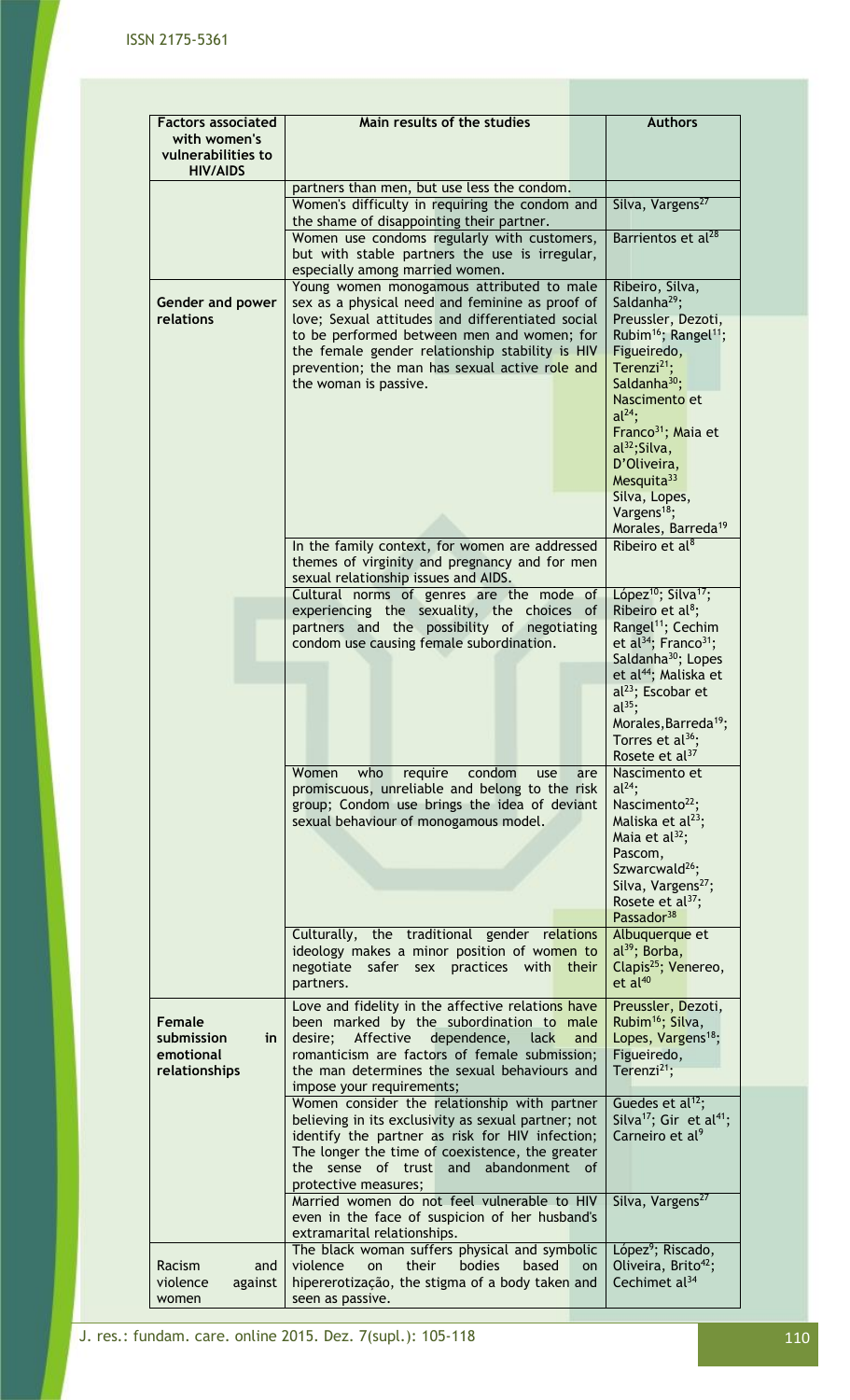|                                           | Main results of the studies                                                                            |       |                                                                   |
|-------------------------------------------|--------------------------------------------------------------------------------------------------------|-------|-------------------------------------------------------------------|
| <b>Factors associated</b><br>with women's |                                                                                                        |       | <b>Authors</b>                                                    |
| vulnerabilities to                        |                                                                                                        |       |                                                                   |
| <b>HIV/AIDS</b>                           | The abrupt disruption of everyday life, the                                                            |       | Riscado, Oliveira,                                                |
|                                           | fragmentation of family and social networks, the                                                       |       | Brito <sup>42</sup> ; Torres et                                   |
|                                           | condition of gender, race and, in some women,                                                          |       | al <sup>36</sup>                                                  |
|                                           | sexual violence, difficulty of access to health                                                        |       |                                                                   |
|                                           | services, in addition to the lack of prevention<br>to greater vulnerability                            | to    |                                                                   |
|                                           | related<br>are<br>STI/HIV/AIDS.                                                                        |       |                                                                   |
|                                           | Women sex workers have early sexual initiation,<br>submit to the prostitution resulting in poor living |       | Borba, Clapis <sup>25</sup>                                       |
|                                           | conditions; aggressive parents and alcoholics are                                                      |       |                                                                   |
|                                           | domestic violence.                                                                                     |       |                                                                   |
|                                           | Women submit to forced sex; the violation of                                                           |       | Escobar et $al^{35}$                                              |
|                                           | economic and cultural obligations to keep                                                              |       |                                                                   |
|                                           | unwanted sexual relations by increasing the risk<br>of contracting HIV.                                |       |                                                                   |
|                                           | Women who have unsafe behaviors such as the                                                            |       | Gir et al <sup>41</sup>                                           |
| Drugs' use                                | multiplicity of partners and<br>share<br>intravenously do not identify as risk for HIV                 | drugs |                                                                   |
|                                           | infection.                                                                                             |       |                                                                   |
|                                           | The use of drugs, the beginning of sexual life                                                         |       | Santos et al <sup>20</sup>                                        |
|                                           | early, the largest proportion of history of STD                                                        |       |                                                                   |
|                                           | and sexual violence among women living with<br>HIV/AIDS are factors that showed significant            |       |                                                                   |
|                                           | differences statistically to vulnerability to                                                          |       |                                                                   |
|                                           | HIV/AIDS.                                                                                              |       |                                                                   |
|                                           | Women<br>drug<br>maintain<br>affective<br>users                                                        |       | Oliveira, Paiva <sup>43;</sup>                                    |
|                                           | relationships and unprotected sex with drug<br>users; the use of alcohol and drugs increases the       |       | Silveira et al <sup>15</sup> ;<br>Lopes Buchalla,                 |
|                                           | vulnerability of women to HIV secondarily.                                                             |       | Ayres <sup>44</sup> ; Venereo                                     |
|                                           |                                                                                                        |       | $et al^{39}$                                                      |
|                                           | Sale of the body for the acquisition of drugs                                                          |       | Oliveira, Paiva <sup>43</sup> ;                                   |
|                                           | increases the likelihood of contracting Aids; This<br>kind of transaction occurs without adoption of   |       | Gir et $al^{40}$                                                  |
|                                           | safe sex.                                                                                              |       |                                                                   |
|                                           | Difficulty of use of condoms is common among                                                           |       | Paiva <sup>43</sup> ;<br>Oliveira,                                |
|                                           | women who use drugs because of the trust in                                                            |       | Silva, D'Oliveira,                                                |
|                                           | friends and partners, coupled with the desire to<br>pleasure and the belief that man is responsible    |       | Mesquita <sup>32</sup>                                            |
|                                           | for preventive care.                                                                                   |       |                                                                   |
|                                           | Women with less access to education and                                                                |       | Buchalla,<br>Lopes                                                |
|                                           | income are dependent on men.                                                                           |       | Ayres <sup>44</sup> ; Maliska et<br>$al^{23}$ ;                   |
|                                           |                                                                                                        |       |                                                                   |
|                                           | Less bargaining power of condom use among less<br>educated women with low socioeconomic status         |       | Souza <sup>14</sup> ; Carneiro<br>et al <sup>9</sup> ; Barrientos |
|                                           | and conditions of economic dependence.                                                                 |       | et $al^{28}$                                                      |
| Socioeconomic                             | Women are barriers to negotiate protected sex,                                                         |       | Lopes<br>Buchalla,                                                |
| situation                                 | regardless of their level of education, income,                                                        |       | Ayres <sup>44</sup>                                               |
|                                           | financial autonomy, the trajectories or lifestyle<br>of the partner.                                   |       |                                                                   |
|                                           | Female sexuality is related to the behaviour of                                                        |       | Cechim et $al^{34}$ ;                                             |
|                                           | partners and the socio-economic situation,                                                             |       | Nascimento <sup>22</sup> ; Maia                                   |
|                                           | reinforcing its condition of oppression.                                                               |       | et al <sup>32</sup> ; Escobar et                                  |
|                                           |                                                                                                        |       | al <sup>35</sup>                                                  |

The absence of condoms in steady relationships is related to the difficulty in negotiating condom use with the concepts of fidelity, stability, steady partner, monogamy and information about the disease, giving the feeling of safe sex and resulting in the decision not to use. Studies show that condom use is relatively low and not using condoms among women in a stable relationship was attributed to the negative partner. The first determinant for condom use is trust in the partner, given by union type. Consistent condom use was more frequent in future partnerships<sup>14</sup>. The fact that women have sex without condom use by partners, can partly be explained by the intimacy and trust built over the years together, and even by ease acquired by the couple<sup>12</sup>. The use of the female condom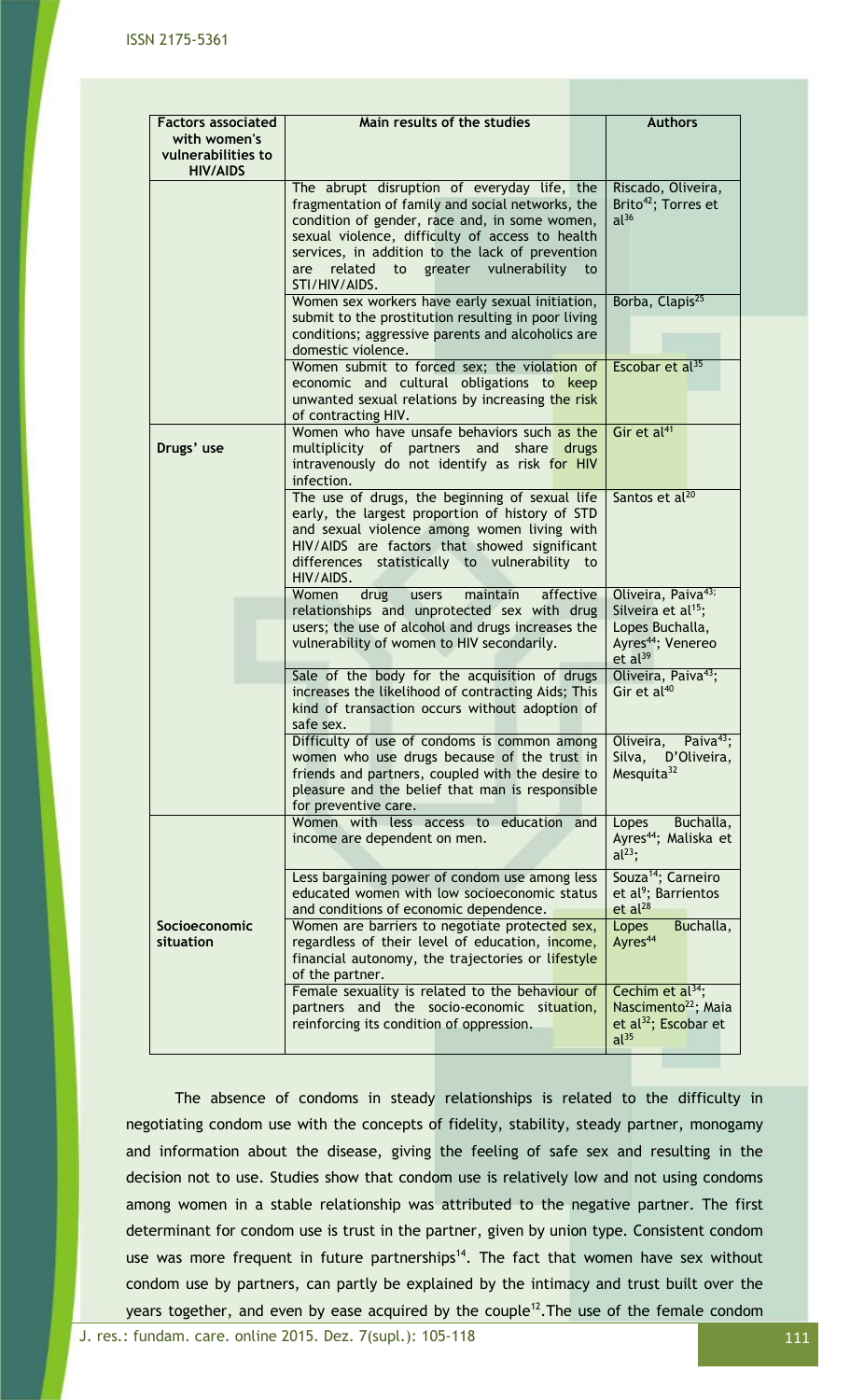provides autonomy and freedom of choice, whether or not women know their HIV status, its injury and the need to protect themselves are failing to use the female condom for failure to introject this practice in their behavior or by little or no information on STDs/ AIDS and little awareness of condom use $^{16,18}$ .

Moreover, the condom as a contraceptive method arises, never as a barrier to disease and suggest the use of condoms, not for contraception, can lead to distrust her husband of being betrayed or feel discredited by his wife in their extramarital attitudes<sup>22</sup>. The negotiation with the partner about condom use is often difficult, and sometimes requires the claim that security is to prevent an unwanted pregnancy<sup>13</sup>.

In gender relations and power male and female roles culturally established substantially interfere in decisions about prevention of HIV/AIDS chosen by 32 individuals. Reveal, on the one hand, power inequalities based on gender and on the other, the status of trust and complicity regular partners. The stability of the affective-sexual relationship is seen as a safe passport to avoid infection, both for men and for women 44. This situation is understood by the cultural norms of gender, guiding the way to experience sexuality, choice of partners, and the ability to negotiate the use of condoms. Belief that, by having greater knowledge, man would be responsible for preventive care or reliance on fidelity of the stable partner.<sup>33</sup>

Relations between men and women, the woman always remained on paper acceptance, subordination, triggering different sexual and social attitudes to be performed for men and women<sup>16</sup>. The man is the provider and has active sexual role; women have home care and is passive sexual<sup>20</sup>. For these women AIDS is a distant evil, is near, not theirs, it belongs to them is legitimized by being "God's work" or being itself the role of wife. Sex is seen as more of a domestic bond woman, but it is, above all, a desire of the husband. It is proper to man having "sexual needs" and woman's duty to satisfy them mainly being provided by the partner and wife. Suggest condom use, not for contraception may cause distrust her husband of being betrayed or feel discredited by his wife in their extramarital attitudes. Trust in the partner, luck and faith in God, ultimately, generate conditions of almost absolute immunity  $21$ .

It was shown up situations of vulnerability as a consequence of naturalization, particularly as regards the relations between the genders. The vast majority of women do not realize vulnerable to HIV. Especially those who are in a stable relationship, where they believe there is love, respect and trust between the couple. As a tragic consequence, are victims of partner infection.<sup>30</sup>

It is striking yet feminine submission in affective relationships as a result of asymmetrical gender relations and power. Historically oppressed, subjugated, women have had very limited power in the field of emotional-sexual relationships. Therefore, consciously or unconsciously, at some point the relationship, choose to submit to the choices of partner.

The gender inequality is the result of a historical process that reveals a woman's submission in relation to man. Women were shifted decision-making power in public or private life with the everyday, domestic and sexual violence was part of their reality. Women have less freedom in their sexual life and have less decision-making power about protected sex<sup>18</sup>. The man sends, manages behaviors, impose the needs<sup>21</sup>. Tying is experienced through sexuality, sexual satisfaction, partner communication/lack of dialogue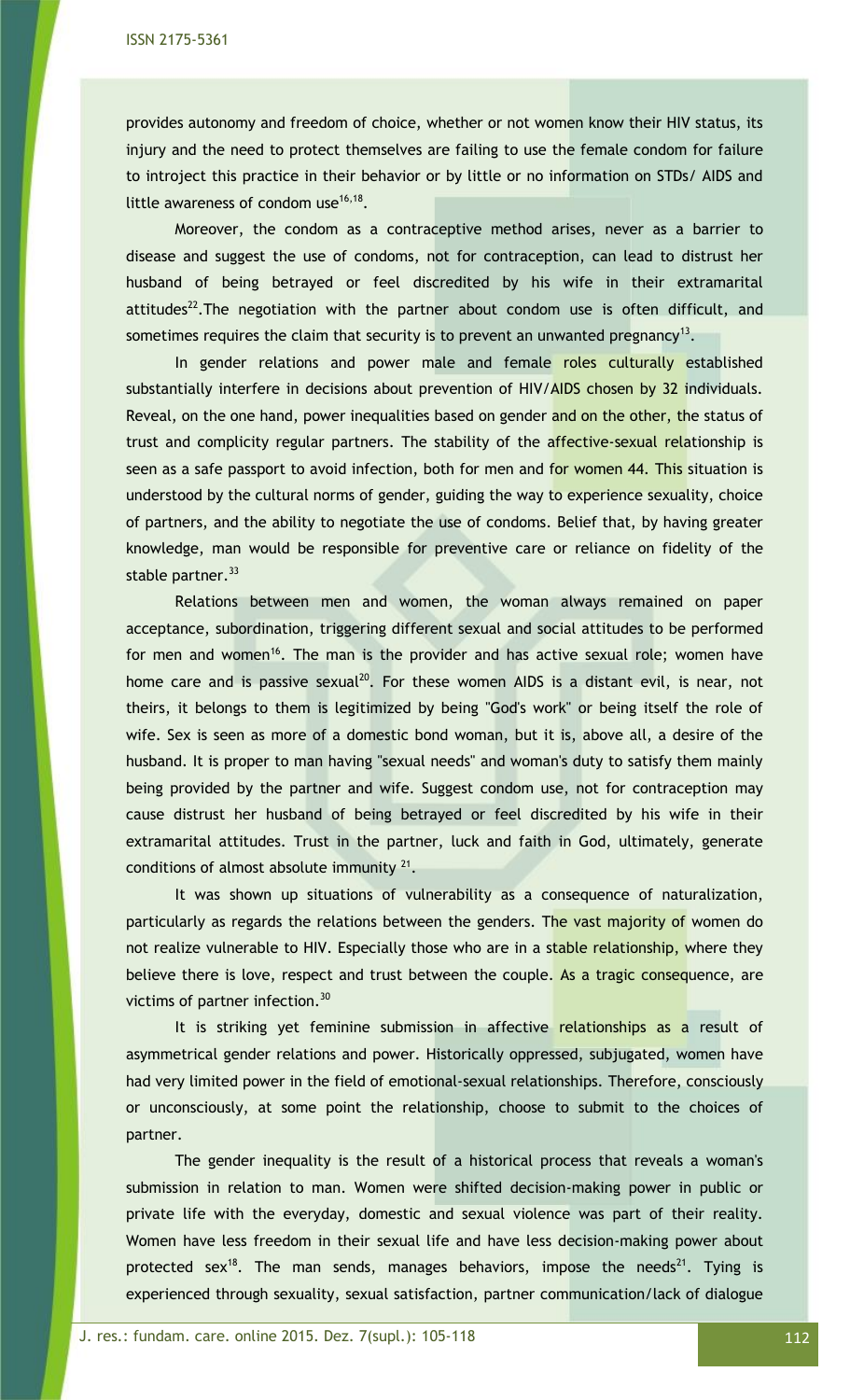with the partner and practices of infidelity<sup>19</sup>. Thus, these unequal relations translate into increased vulnerability for women, contributing to the increase in numbers. Human relationships are supported by pillars that create a dependency relationship between the people involved, due to the exchange of feelings contained in relations.

Marriage is highlighted by women as a protective factor to the disease. The marriage for women is love, loyalty, respect, trust and complicity. There is a presumption that, by entering these values in everyday life, men and women are protected from the risk of infection. Marriage creates a romantic and eternal view of love between the couple, and this can make you abandon the use of condoms and believe they are truly protected against  $AIDS^{18}$ .

The woman relies on her monogamy, but this behavior is being practiced by the couple because of a security does not guarantee the other, although many women think so. Monogamy is considered a protective factor against STDs/HIV/AIDS, since it decreases the exposure to a variety of partners, reducing the chances of contamination. The longer the duration of cohabitation, the greater is the intimacy to an open protection against STDs trading, as one can also think that the bigger this time, the greater the feeling of confidence and abandonment of protective measures  $12$ .

Racism and violence against women appear strongly in the studies. History has shown that black women are discriminated against triply: being a woman, being black and, consequently, for their class 41 (low socioeconomic status, either with regard to education, the individual or family per capita monthly income or condition of property) $44$ .

These women suffer violence when they suffer any kind of action that causes her harm or physical, sexual, psychological, and economical and can happen in both the private and the public environment suffering. Physical violence is defined as one that causes the victim harm to their body, characterized by kicks, slaps, punches, pinches, burns, choking, wounds, bodily injury and assault with weapons. Psychological violence is one that causes damage to self-esteem, identity of the woman. This type of violence disqualifies the woman, or the woman starts to suffer in their everyday insults, shouting, swearing, humiliation, threats, and emotional blackmail. Sexual violence is any action that forces the woman to have sex without the expression of his will through use of physical force, coercion and psychological intimidation, which will somehow discredit the woman and consequently contribute to their low esteem.

In this sense, violence is seen as cruel and perverse way that contributes to the depreciation or devaluation of the dignity of the woman, objectivizing it. This is therefore a perverse form of male power and control, who seizes the freedom and dignity of the woman and turns it into a mere object of satisfaction and desire of man<sup>42</sup>. Forced sex in all its forms, ranging from the violation of economic and cultural obligations to keep unwanted sex increases the risk of micro lesions and therefore of contracting HIV or other sexually transmitted infections<sup>35</sup>.

The hyperiotized image of black women and the double oppression of gender and race appear as axis for a critical look at the spread of HIV/AIDS in this group. The black woman is modeled according to denounce the black militants, the stigma of a body and had seen as a liability, on which can be exercised sexual violence $^{10}$ .

The use of injectable drugs through shared materials is responsible for many cases of HIV infection. The situation is alarming as these numbers are on the rise, and this route of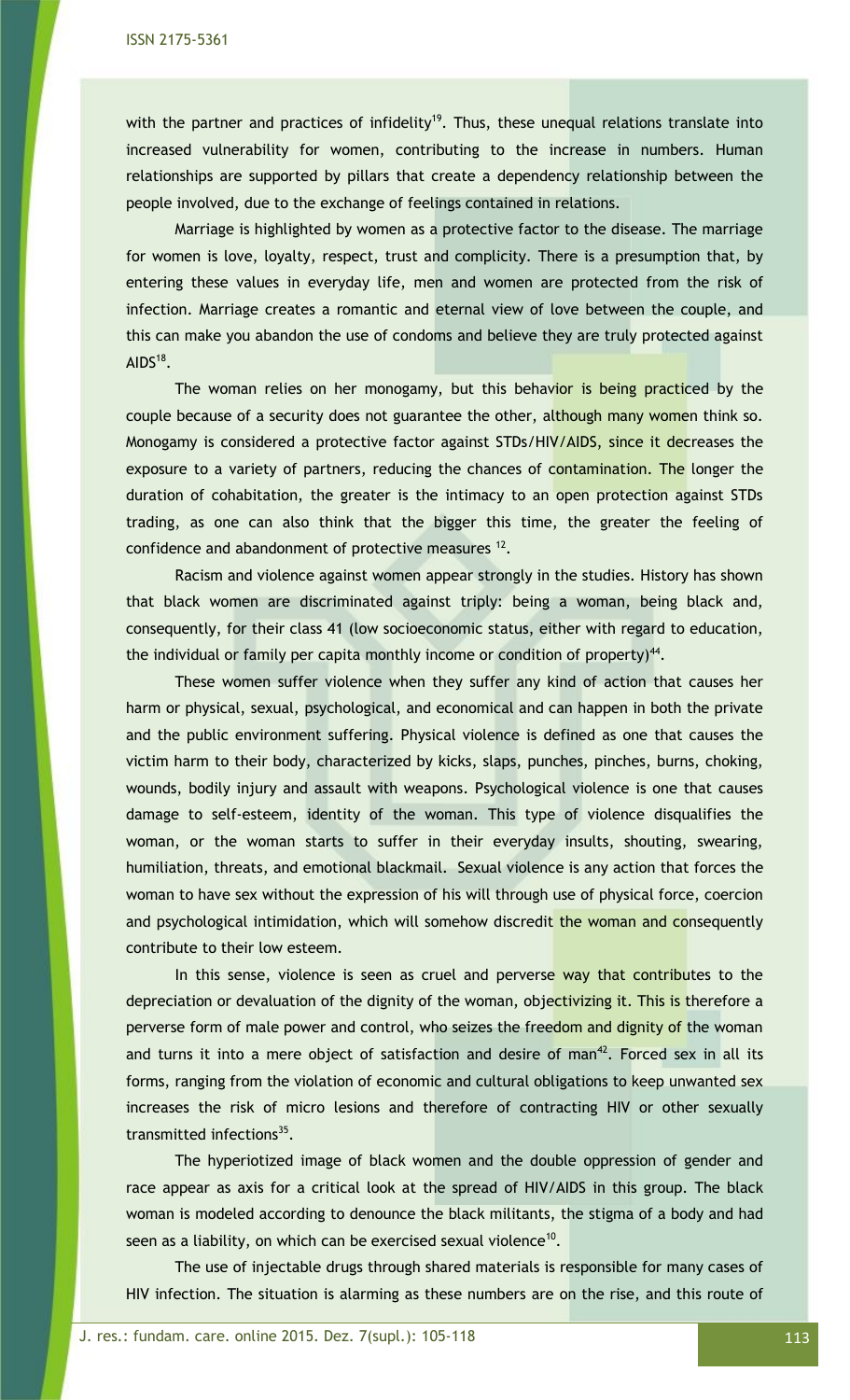transmission has been held responsible for the continuous changing profile of the epidemic. Moreover, the rapid expansion of the use of drugs, such as crack, and its association with prostitution and violence, are additional factors of vulnerability of people to acquire STD/ AIDS. The current landscape of drug use shows that women still underestimate consumption by these partners, because it does not see them as a risk factor for HIV acquisition. As for alcohol, this is not seen as a risk factor itself, but as a condition or a marker that can leave vulnerable to other possible risk factors to people<sup>41</sup>.

The trend among drug users, to maintain affective and sexual relationships, too, men drug users. Sale body by the drug with the risk of contracting AIDS is by revelation that, in general, this type of transaction occurs without adopting measures of safe sex, whether the effect of the drug in the body, lack of access to condoms or even, the difficulty of incorporating such information. Although the effects of drugs in the body appear as a factor that hinders the adoption of condom use, women proved not to adopt safe sex measures, independent of whether or not under the influence of drugs. For them, the nonincorporation of this preventive measure is more for personal resistances and partner<sup>43</sup>.

Women with low socioeconomic and educational level of little significance, conditions were being infected with HIV, victims of a hegemonic thinking female invulnerability<sup>35</sup>. The difficulty in negotiating safe sex associated with poverty, unemployment, low income and access to goods and services<sup>30,39</sup>, absence of strong and continuous affective ties, being expelled from the family home and school, exposure to violence, institutionalization, use drugs, crime and discrimination are female vulnerability to HIV factors<sup>40</sup>.

Speaks of the impoverishment of the disease, to be a higher incidence of AIDS cases among the lower socioeconomic status and women generally poorer and with little significant degree of education, not having access to adequate information is dependent solely on knowledge of folk wisdom, which leads them to create fantasies and fears about their own bodies. The increase in female participation in the numbers of the epidemic brings other issues, such as lack of protection for the woman, as evidenced by limitations both in interpersonal relationships, as in the economic and social condition  $24$ .

Marked by rooted conceptions of male and female roles, these women eventually understand certain dynamics of life as logical, correct and immutable. Thus, one can understand how certain behaviors men remain untouched, even when criticized and sometimes involved a desire to be different. In the family context, these wives understand their role as natural and desired by all other women, without question or explicit criticism, where any turbulence that arises in the relationship is seen as an expected situation<sup>22</sup>.

From these aspects, it can be suggested that married women, especially those with little education and have low socioeconomic level tend to recognize HIV/AIDS as a distant possibility in their lives. These women often are involved in definitions and concepts that clarify and somewhat more to confuse their perception of contamination risk $^{24}$ .

In view of the vulnerability, not only would the effects of poverty and economic inequality, reflected in the lack of access to goods and services, responsible for heterogeneity in morbidity and mortality profiles between different human groups. Different mechanisms of social exclusion, discrimination and oppression related to gender, ethnicity, age and mode of exercise sexuality also affect the degree of population health by facilitating the occurrence of certain conditions or inhibit access to the means to its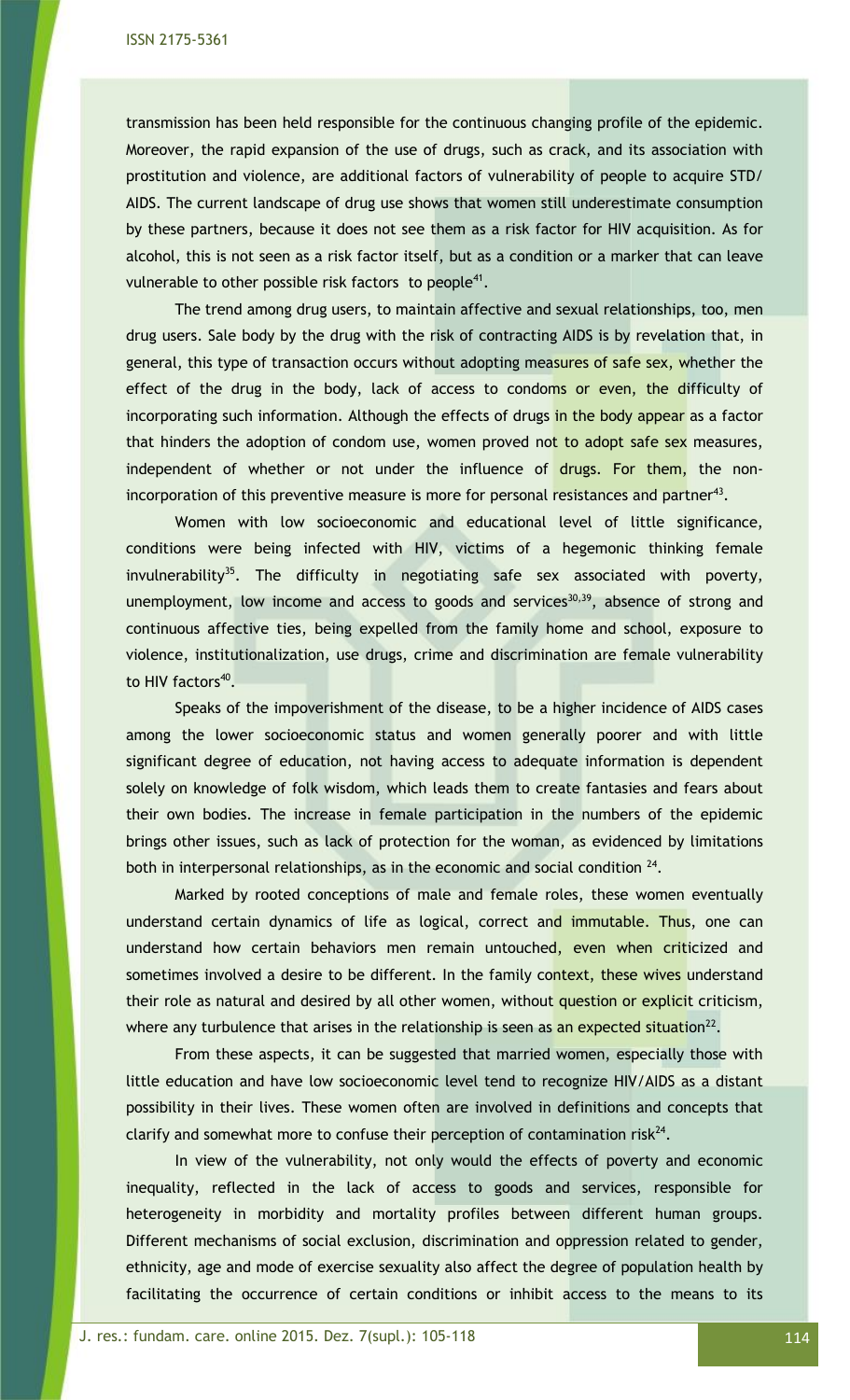prevention and care<sup>45</sup>. The vulnerability of a group to HIV infection and disease is the result of a number of factors and characteristics that lead to contexts of political, economic and sociocultural vulnerability that expand or dilute the individual risk $46,47$ . It was observed that in some studies of this review the vulnerability factors for both isolates appeared study as listed in others.

# **CONCLUSION**

The search for studies on women's vulnerabilities to **HIV/AIDS** helped identifying a significant literature on the subject and concluded that the research on the interrelationship of factors that can lead to vulnerability contexts has been a major concern to students about HIV/AIDS. The factors associated with vulnerabilities presented in this review allow deepening knowledge and contribute to enable the development of further research.

It is necessary to point out some limitations of this study as abstracts with incomplete structure, articles not available in full and repetitions of the same articles in the databases after the crossing may have influenced the exclusion of articles.

The analyzed studies show that discuss the vulnerabilities of women to HIV/AIDS also implies discuss individual or group values, beliefs, sexuality, ethnicity, social, cultural, economic, risk behaviors that are leading women to be infected each again, increasing epidemic disease.

It is recommended the development of other studies on contexts of vulnerabilities of women to HIV/AIDS, since factors alone or interrelated vulnerabilities are leading to these contexts, as well as expansion and sophistication of prevention programs for these women having more access to the means for its prevention and care.

# **REFERENCES**

1 Rodrigues-Júnior AL , Castilho EA. A epidemia de AIDS no Brasil, 1991-2000: descrição espaço-temporal. Rev Soc Bras Med Trop, 2004;37(4):312-7.

2 Braga ICC, Sousa CAC, Souza SR. The faces of vulnerability – Women, mother, HIV positive: Reflections on women health nursing. Rev. de Pesq.: cuidado é fundamental Online 2010. jan/mar. 2(1):572-582.

3 BRASIL, Ministério da Saúde. Boletim Epidemiológico - Aids e DST. Ano VII - nº 1 - 27ª a 52ª – semanas epidemiológicas - jul a dez de 2009.

4Meyer DEE, Mello DF, Valadão MM, Ayres JRCM. Você aprende. A gente ensina? Interrogando relações entre educação e saúde desde a perspectiva da vulnerabilidade.Cad SaudePublica. 2006;22(6):1335-42.

5 Bertolozzi MR. Os conceitos de vulnerabilidade e adesão na Saúde Coletiva. Rev Esc Enferm USP.2009;43(2):1326-30.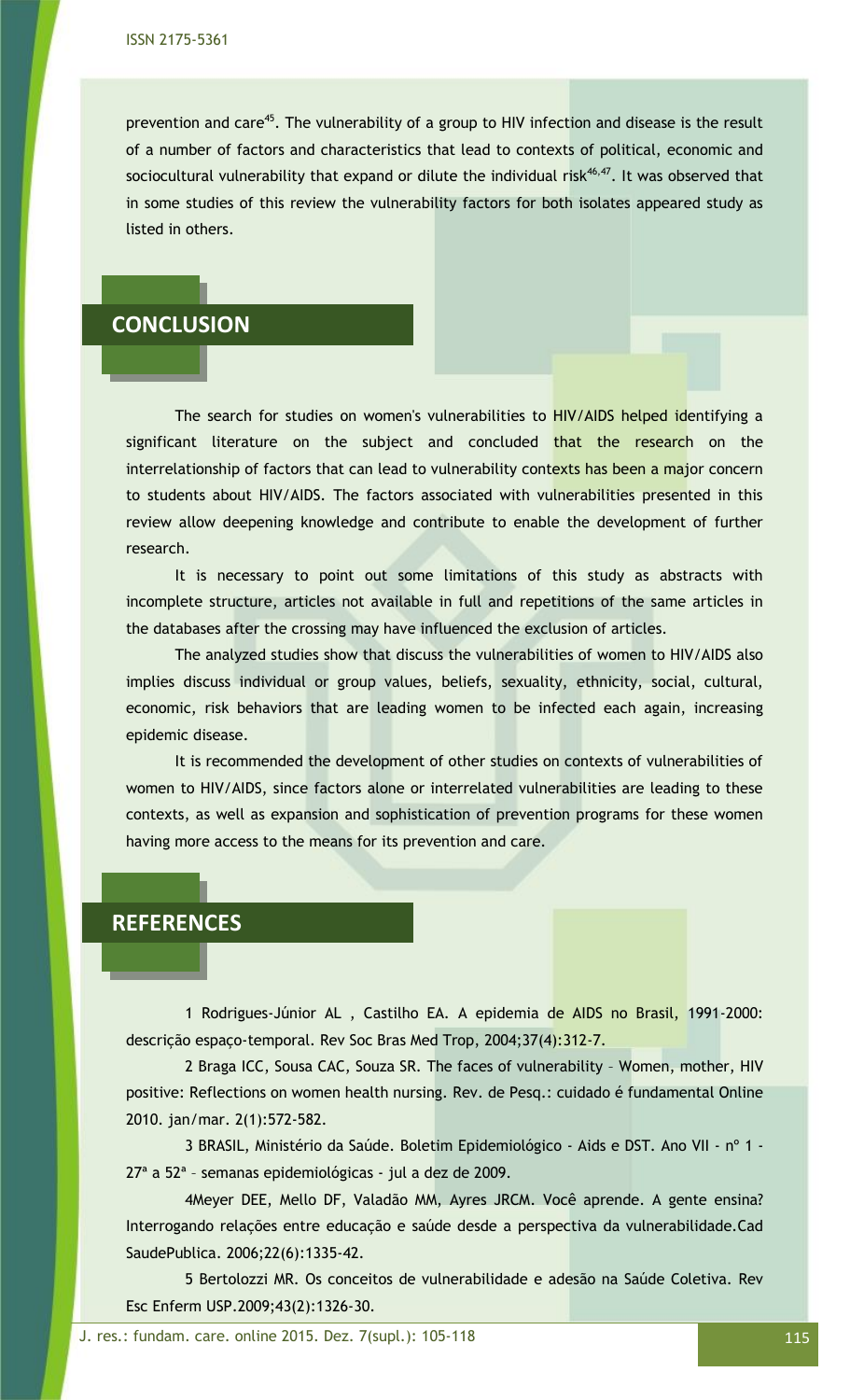6Ayres JRCM. Práticas educativas e prevenção de HIV/Aids: lições aprendidas e desafios atuais. Interface: comunicação, saúde, educação. 2002; 6(11):11-24.

7 Cooper HM. The integrative research review: a systematic approach. Beverly Hills (CA): Sage Pulications; 1984.

8Miranda-Ribeiro P, Simão AB, Caetano AJ, Lacerda MA, Torres MEA. Perfis de Vulnerabilidade Feminina ao HIV/aids em Belo Horizonte e Recife: comparando brancas e negras. Saúde Soc. 2010;19(2):21-35.

9Carneiro WS, Rodrigues JA, Felix MR, Athayde ACR, Lôbo KMS, Vilela VLR. Percepção de vulnerabilidade feminina ao vírus da aids na estratégia de saúde da família. DST - J bras Doenças Sex Transm. 2009; 21(3):101-6.

10 López LC. Uma Análise das Políticas de Enfrentamento ao HIV/Aids na Perspectiva da Interseccionalidade de Raça e Gênero. Saúde Soc. 2011;20(3):590-603.

11 Rangel, T S A. Vivendo a contradição entre ser mulher e ser profissional no processo de cuidar de mulheres soropositivas para o HIV[Dissertação]. Rio de Janeiro (RJ): Universidade do Estado do Rio de Janeiro; 2010.

12 Guedes TG, Moura ERF, Paula AN, Oliveira NC, Vieira RPR. Mulheres monogâmicas e suas percepções quanto à vulnerabilidade a DST/HIV/AIDS. DST - J bras Doenças Sex Transm. 2009; 21(3):118-23.

13 Sousa MCP, Santo ACGE, Motta SKA.Gênero, Vulnerabilidade das Mulheres ao HIV/ Aids e Ações de Prevenção em Bairro da Periferia de Teresina, Piauí, Brasil. Saúde Soc. 2008; 17(2):58-68.

14 Souza SFMG. Vulnerabilidades ao HIV/AIDS no Contexto Brasileiro: iniquidades de gênero, raça e geração. Saúde Soc. 2010;19(2):9-20.

15Silveira MF, Béria JU, Horta BL, Tomasi E. Autopercepção de vulnerabilidade às doenças sexualmente transmissíveis e Aids em mulheres. Rev Saúde Pública. 2002;36(6):670- 7.

16 Preussler GMI, Dezoti MVC, Rubim PEN. Preservativo feminino: uma possibilidade de autonomia para as mulheres HIV positivas. Rev Bras Enferm. 2003;56(6):699-701.

17 Silva C M. A percepção de mulheres, em relacionamento estável, quanto à vulnerabilidade para contrair DST/AIDS[Dissertação]. Rio de Janeiro (RJ): Universidade do Estado do Rio de Janeiro; 2008.

18 Silva CM, Lopes FMVM, Vargens OMC. A vulnerabilidade da mulher idosa em relação à AIDS. Rev Gaúcha Enferm. 2010;31(3):450-7.

19 Morales AU, Barreda PZ. Vulnerabilidad al VIH en mujeres en riesgo social. Rev Saúde Pública. 2008;42(5):822-9.

20Santos NJS, Barbosa RM, Pinho AA, Villela WV, Aidar T, Filipe EMV. Contextos de vulnerabilidade para o HIV entre mulheres brasileiras. Cad SaudePublica.2009;25(2):321-33.

21 Figueiredo MAC, Terenzi N M. Relações conjugais de parceiros hiv soropositivos concordantes: uma visão masculina. Psicol Estud. 2008;13(4):817-25.

22 Nascimento, AMG. Representação social e vulnerabilidade feminina em tempos de aids[Dissertação]. Recife (PE): Fundação Oswaldo Cruz;2003.

23 Maliska ICA, Souza MIC, Silva DMGV. Práticas sexuais e o uso do preservativo entre mulheres com HIV/AIDS. Cienc Cuid Saude. 2007;6(4):471-8.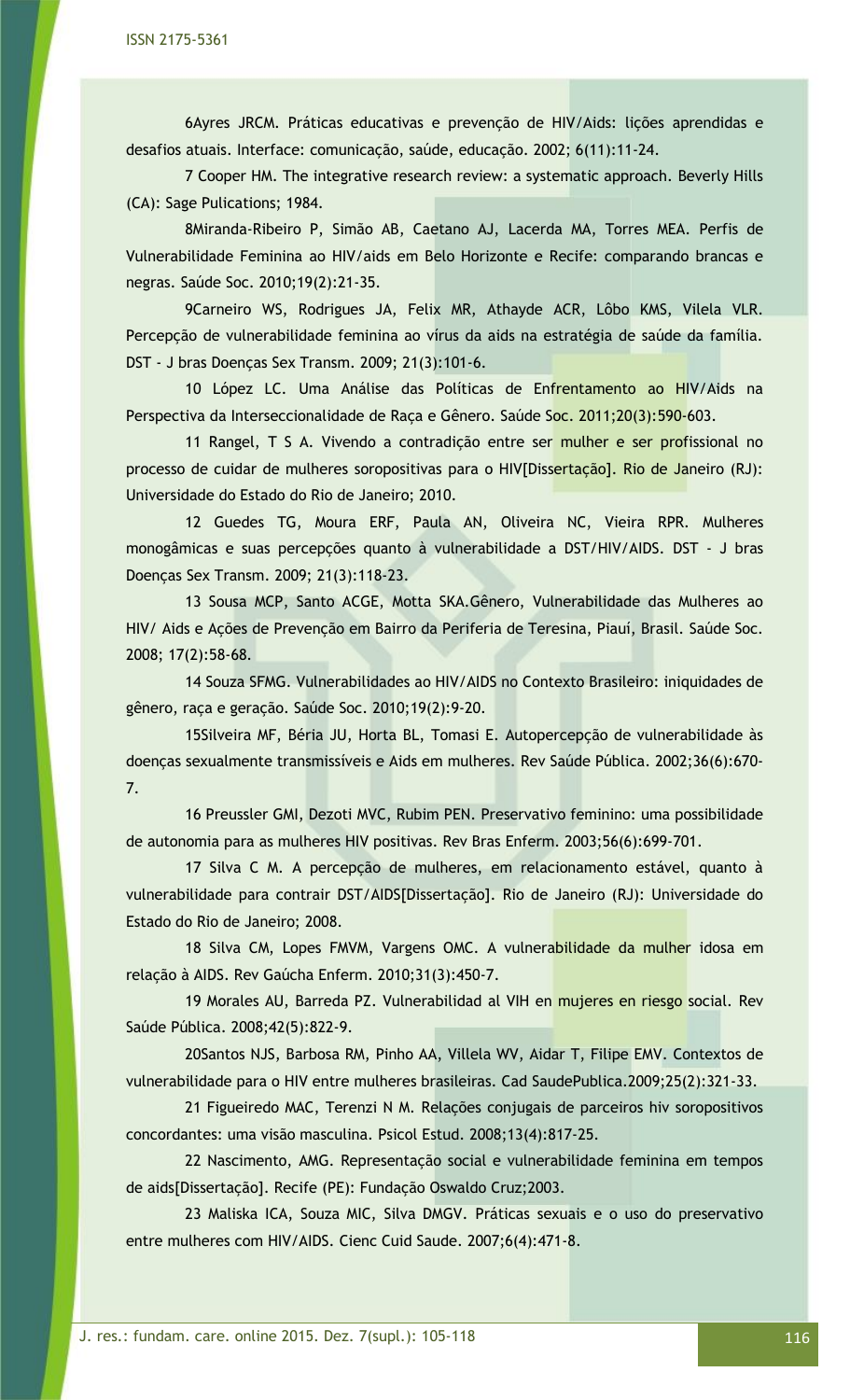24 Nascimento AMG, Barbosa CS, Medrado B. Mulheres de Camaragibe: representação social sobre a vulnerabilidade feminina em tempos de AIDS. Rev Bras Saúde Matern Infant.2005;5(1):77-86.

25 Borba KP, Clapis MJ. Mulheres profissionais do sexo e a vulnerabilidade ao HIV/AIDS. DST – J bras Doenças Sex Transm. 2006;18(4):254-8.

26 Pascom ARP, Szwarcwald CL. Desigualdades por sexo nas práticas relacionadas à infecção pelo HIV na população brasileira de 15 a 64 anos, 2008. Cad Saúde Pública. 2011; 27(1):27-35.

27 Silva CM, Vargens OMC. A percepção de mulheres quanto à vulnerabilidade feminina para contrair DST/HIV. [Rev Esc Enferm USP.](http://portal.revistas.bvs.br/transf.php?xsl=xsl/titles.xsl&xml=http://catserver.bireme.br/cgi-bin/wxis1660.exe/?IsisScript=../cgi-bin/catrevistas/catrevistas.xis%7Cdatabase_name=TITLES%7Clist_type=title%7Ccat_name=ALL%7Cfrom=1%7Ccount=50&lang=pt&comefrom=home&home=false&task=show_magazines&request_made_adv_search=false&lang=pt&show_adv_search=false&help_file=/help_pt.htm&connector=ET&search_exp=Rev.%20Esc.%20Enferm.%20USP) 2009;43(2):401-6.

28Barrientos JE, Bozon M, Ortiz E, Arredondo A. HIV prevalence, AIDS knowledge, and condom use among female sex workers in Santiago, Chile. Cad Saúde Pública.2007; 23(8):1777-84.

29 Ribeiro KCS, Silva J, Saldanha AAW. Querer é Poder? A Ausência do Uso de Preservativo nos Relatos de Mulheres Jovens. DST - J bras Doenças Sex Transm. 2011; 23(2):84-9.

30 Saldanha, AAW. Vulnerabilidade e construções de enfrentamento da soropositividade ao HIV por mulheres infectadas em relacionamento estável[Tese]. Ribeirão Preto (SP): Universidade de São Paulo; 2003.

31 Franco, Maria Helena. Mulheres e HIV/aids: um estudo de recepção radiofônica[Tese]. São Paulo (SP): Universidade de São Paulo; 2010.

32 Maia C, Guilhem D, Freitas D. Vulnerabilidade ao HIV/Aids de pessoas heterossexuais casadas ou em união estável. Rev Saúde Pública. 2008;42(2):242-8.

33 Silva VN, D'Oliveira AF, Mesquita F. Vulnerabilidade ao HIV entre mulheres usuárias de drogas injetáveis. Rev Saúde Pública. 2007;41(2):22-30.

34 Cechim PL, Perdomini FRI, Quaresma LM. Gestantes HIV positivas e sua nãoadesão à profilaxia no pré-natal. Rev Bras Enferm. 2007;60(5):519-23.

35 Escobar MCA, Álvares AT, Álvares AYT, Léon JAA, Fleitas LM. El SIDA en la mujer: fatalidad o vulnerabilidad. Rev Méd Electrón. 2010; 32(5).

36 Torres ZL, Sandra Marín O, López GA, Flores RL, Rodríguez MR. Vulnerabilidad a infecciones de transmisión sexual y SIDA en mujeres en situación de desplazamiento forzado. Invest. educ. enferm. 2010;28(1):11-22.

37 Hernandes-Rosete D, Garcia OM, Bernal E, Castañeda X, Lemp G. Migración y ruralización Del SIDA: relatos de vulnerabilidad en comunidades indígenas de México. Rev Saúde Pública. 2008;42(1):131-8.

38 Passador L H. "Tradição", pessoa, gênero e DST/HIV/AIDS no Sul de Moçambique. Cad Saúde Pública. 2009;25(3):687-93.

39 Albuquerque VS, Moço ETSM, Batista CS. Mulheres Negras e HIV: determinantes de vulnerabilidade na região serrana do estado do Rio de Janeiro. Saúde Soc. 2010;19(2): 63-74.

40 Venereo DCO, Ramírez CS, Martínez ALV. Las mujeres y el VIH/SIDA: ¿Por qué um problema?. Rev haban cienc méd. 2009;8(5):113-20.

41 Gir E, Canini SRMS, Carvalho MJ, Palos MAP, Reis RK, Duarte G. A parceria sexual na visão de mulheres portadoras do vírus da imunodeficiência humana – HIV. DST – J bras Doenças Sex Transm. 2006;18(1):53-7.